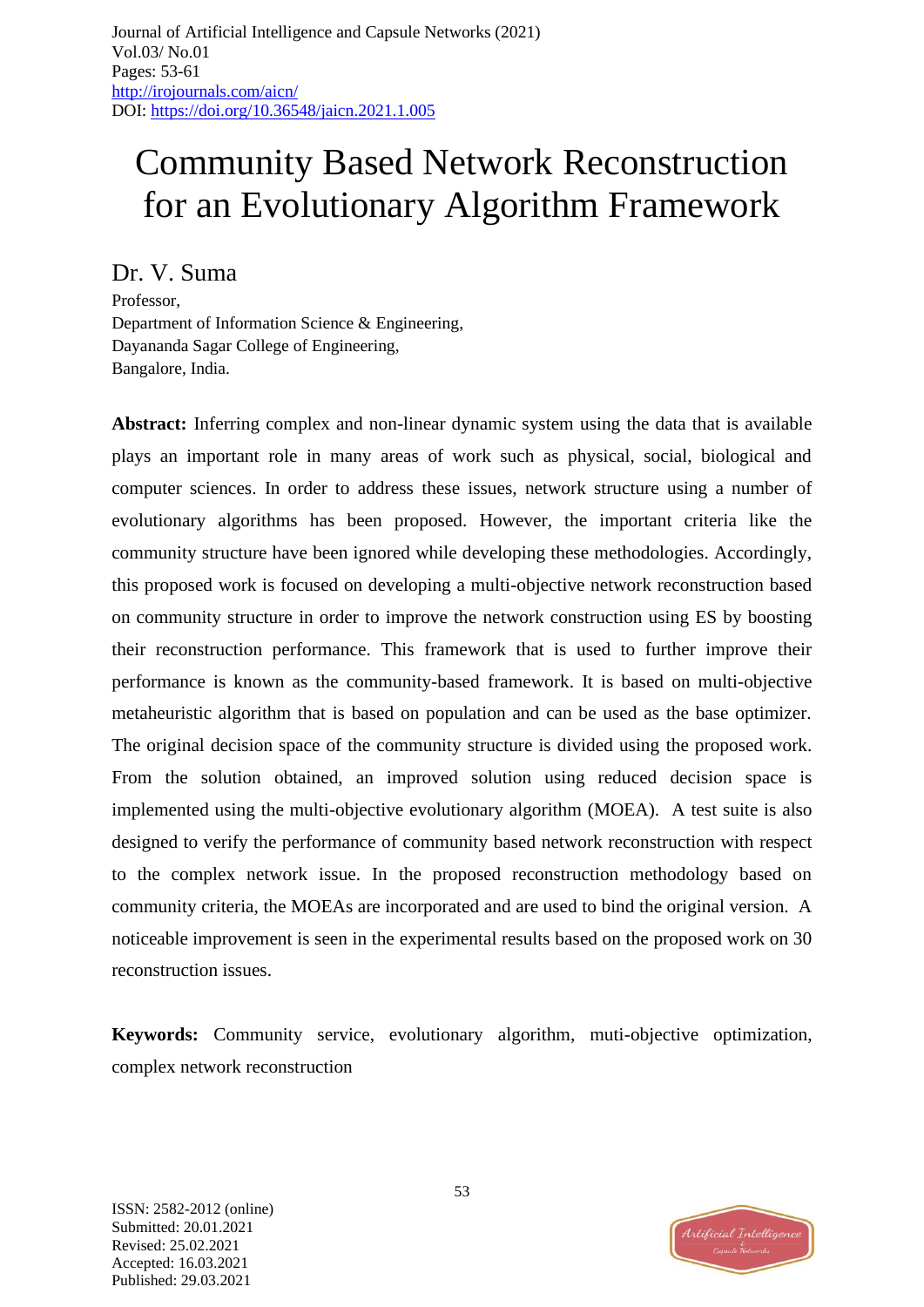## **1. Introduction**

Analysis on the issues of synchronizing and controlling the complex and nonlinear dynamical system is impressive and has caught the attention of many researchers in the various fields of study such as social, biological, computer, physical and engineering sciences. To analyze the complex dynamics, the complex networks play an important role and will also be used to control the collective dynamics. Every part of key factor involved in a complex system will be used as a node or a concept using the complex network. However, as far as control of the collective dynamics is concerned, it will be a difficult task to control due to the nodal dynamics in the complex system and the network structure which remain unknown [1]. Only a handful of observed data is available for use in many cases of complex dynamics. Hence using this data to infer the network structure will be challenging in the engineering and contemporary network science. To overcome this challenge, a large collection of network inference methods have been designed like evolutionary algorithms, random forest, mutual information, regression, etc [2]. To solve complex and non-convex optimization problem, the EA will serve as a powerful tool of optimization. The wide-applications of the EA-based methodologies and their improved performance in tackling reconstruction problems in complex network have been focused in this proposed paper, using EA-based network reconstruction methods [3]. The fuzzy cognitive maps, S-system, observed data and other inference models that is present can be used to infer networks by means of the proposed EAbased network reconstruction [4-5].

Based on the models, the parameters are optimized with the aid of EA. The known data 'Y' is used to determine the structure of the network 'X' to determine the connection between the individual nodes [6]. Moreover, to recover the network structure, the problem of complex network can be further simplified such that

$$
\min_{X} (h(X, Y), \lambda g(X)) \tag{1}
$$

where the value of  $\lambda$  should be a positive constant (greater than 0). X denotes the parameters [7] of the network structure or the inference mode. h(.) represents the difference between Y and the inference model output. In eq (1) the difference between the observed data and the output of the dynamic or inference model and  $g(X)$  can be utilized to implement a concise network structure. In power networks, gene regulatory networks and social networks that are used as complex networks, a sparse structure is followed. Hence these networks need to be

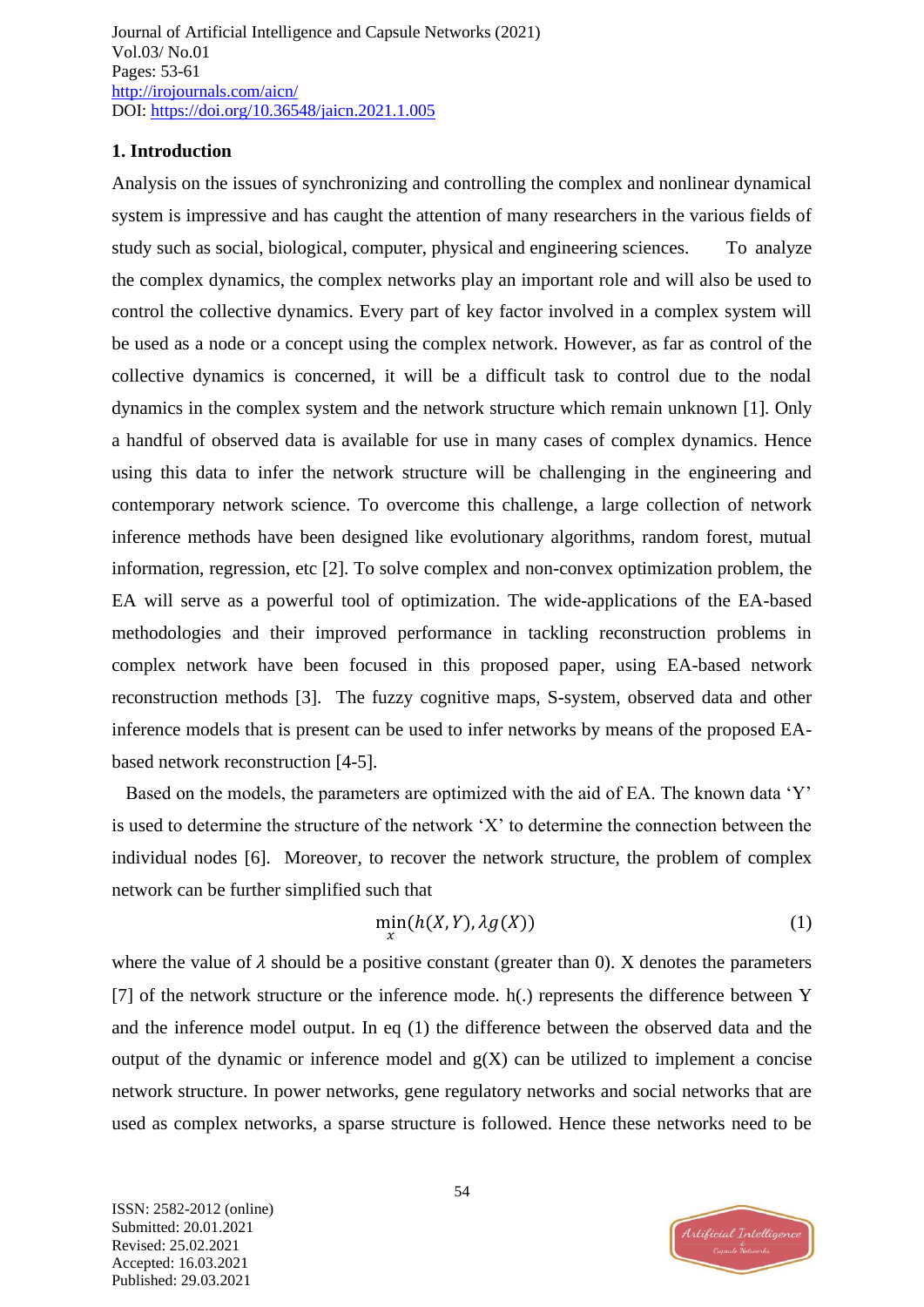properly inferred to ensure a sparse network structure [8]. Using EA, the non-convex optimization problem can be overcome and eq (1) have proven to be the apt solution.





The value of  $\lambda$  will also have a significant impact on the network reconstruction performance that is to be carried out [9]. Hence it is possible to extend the issue in eq (1) to multi-objective problems in order to prevent the choice of  $\lambda$  value. A number of EA-based methodologies have been formulated is the recent years, to address this issue [10]. However, it has been observed that these methodologies remain unsatisfactory. On a common note, as the complex system scale begins to elevate in a linear fashion, the complexity of the search space learning algorithm will also increase in an exponential manner [11]. While incorporating in a large-scale complex system, the exact network structure among the nodes is required immediately. To determine this value, a gene regulatory network (GRN) that performs in a large scale requirement will result in a concise description with respect to the genes. Accordingly, the inferred GRN can be used to knock out or control the mutated genes in treating cancer [12]. In order to overcome this limitation imposed by the existing network reconstruction needs to be addressed and this paper develops an optimal algorithm for the same. We have introduced a community-based network reconstruction methodology that can be used instead of the existing reconstruction methods.

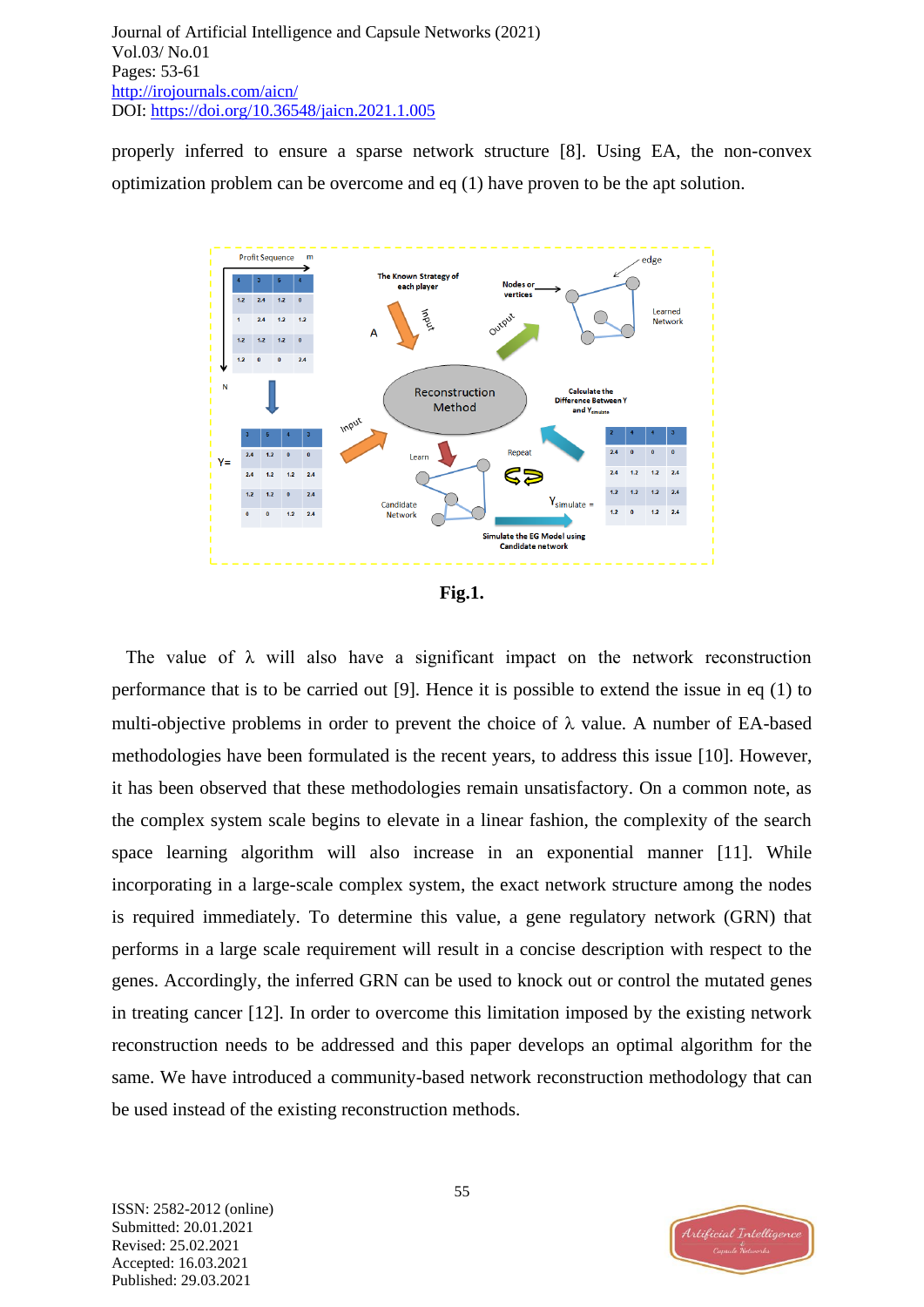In general, the social networks are segregated into communities or groups. When a particularly node belongs to the same group, the nodes are linked more densely when compared with those present outside the group. Based on the community sharing structure that is prevalent in the social networks, we have addressed the high-dimensional network reconstruction issue. This issue is first subdivided in many problems of low-dimensions as per the learned community structure. The basic concept behind this process is to segregate the actual problem into smaller and tackle-able sub-problems. In this paper, we have introduced an optimization technique with two stages. Here, the links between or within a community is focused while the entire structure is ignored [13]. This is especially the case when it proves to be an inseparable problem. This will further result in loss or low accuracy in the actual data when it is being decomposed. To overcome this issue, the gap between the decomposed problem and the original problem is bridged using the proposed strategy.

The proposed work can be capsulated into two steps as follows:

- 1. A network reconstruction based on community is proposed such that it can disseminate the original problem in sub-problems that hold the same property of community structure.
- 2. To overcome the community structure decomposition issue, a two-stage optimization methodology is introduced. The first stage involves getting the network structure that will be used in the next stage. The second stage involves decomposition of the network reconstruction according to the links between and within the communities. This step is repeated to obtain a higher accuracy.

## **2. Proposed Work**

In this proposed work, we have used Resistor network (RN) reconstruction, EG network reconstruction and Fuzzy cognitive map reconstruction problem as examples. When multiple conflicting objectives occur as a part of the optimization problem, it can also be known as the MOPs. This can be formulated mathematically using the formula:

$$
z = \min F(y) = (f_1(y), f_2(y), \dots, f_M(x))
$$
 (1)

$$
y \in \Omega^D \tag{2}
$$

where D will represent the number of decision variable and M will denote conflicting objectives. In the multi-objective problems, there is no single optimal solution which will be suitable for the proposed system. Fig.2 represents a BGLL algorithm where the communities

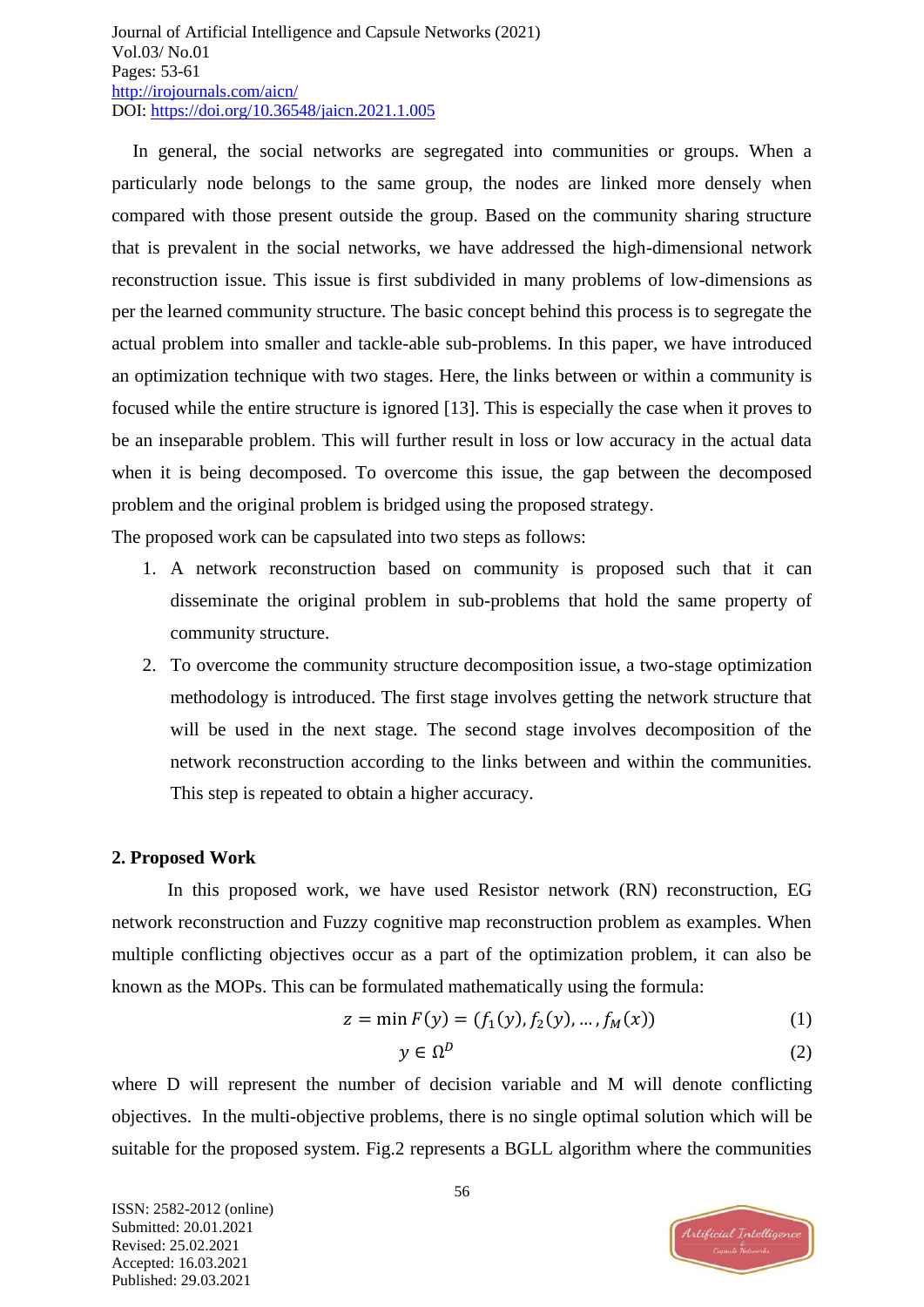are considered to be c1,c2 and c3 denotes values from 1 to 12. Consider a single layer network which has G as the complex network model such that  $G=(V, E)$  where E denotes the edges and V is the vertices of the nodes. L will denote the number of edges while N will denote the number of nodes. Using this, a typical network structure can be formulated as matrix Y of dimensions NxN

$$
Y = \begin{bmatrix} y_{11} & \dots & \dots & y_{1N} \\ \dots & \dots & \dots & \dots \\ y_{N1} & \dots & \dots & y_{NN} \end{bmatrix}
$$
 (3)

Here  $y_{i,j} \in \{0,1\}$  which represents the connection between the nodes j and i such that it could be any value between 1 and N. One should also remember that a node can be connected to another node, but not to itself. Consider the equation  $y_{i,j} \in [-1,1]$ . If  $y_{i,j} < 0$ , it will indicate inhibiting effect, while  $y_{i,j}$ >0 will indicate promoting effect in a FCM. Let Z be the data observed. Then  $h(Y, Z)$  will represent the simulation using network reconstruction in the candidate network structure of the inference model. Y is the network structure that is generated for Z which can be used as the inference model. The parameters can be minimized as shown below:

$$
Z: \min_{x} \big( h(Y, Z), g(Y) \big) \tag{4}
$$

$$
Y \in \Omega^D \tag{5}
$$



**Fig.2.** 

In the EG model, choice must be made by the agent in selecting cooperation or defection in a particular round. In this proposed work, a payoff matrix for the PDG (prisoner's dilemma games) is used and can be represented as shown below:

ISSN: 2582-2012 (online) Submitted: 20.01.2021 Revised: 25.02.2021 Accepted: 16.03.2021 Published: 29.03.2021

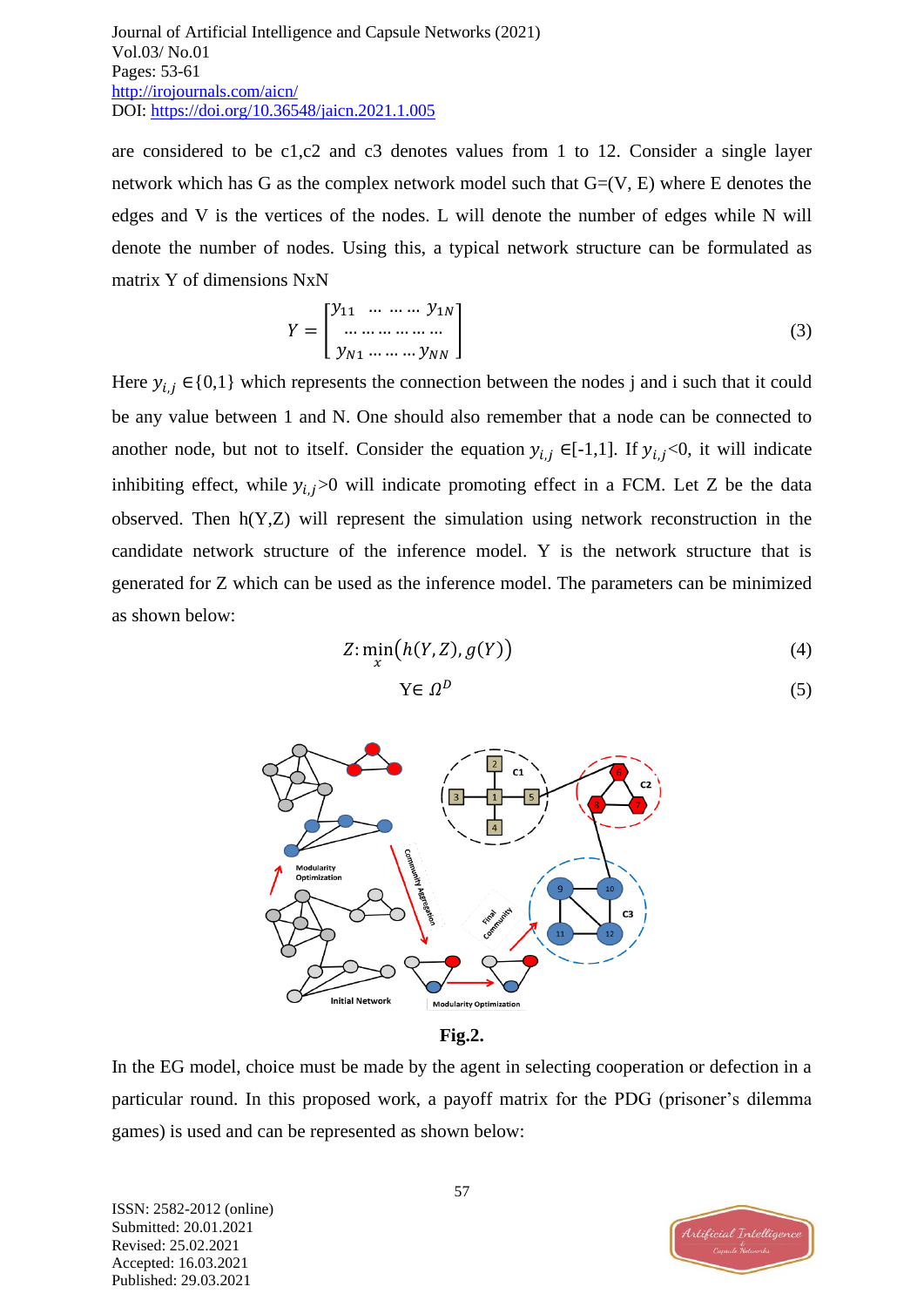$$
p=\begin{pmatrix} 1 && 0 \\ 1.2 && 0 \end{pmatrix}
$$

Here the agents will receive a 1 or 0 if both choose to either defeat or cooperate respectively. On the other hand, if they choose different strategies, they will be rewarded with 0 or 1.2. For every agent, the payment in a particular round can be shown as:

$$
Y_1(t) = \sum_{v=1}^{N} y_{uv} S_u^T(t) P S_v(t)
$$
\n(7)

where 'u' represents the agent in the t<sup>th</sup> round and the strategy of the agent is  $S_u^T(t)$  and T represents transpose. Simulation of data in EG can be done in 3 steps. First the target network is given as the input and every node in the network is considered to be an agent to choose defection or cooperation. In the next step, payoff is calculated and the agent's strategy is continuously updated.

Similarly, the resistor network reconstruction problem will hold a network of resistors that will be used to transfer information in the form of current. Here the reconstruction problem with multi-objectives can be represented as eq (8):

$$
h(X,Y) = \sum_{u=1}^{N} ||R_u Y_u - Z_u||_2^2
$$
\n(8)

Numerical simulation of the RN can be done using 3 steps similar to that of the EG methodology. A random value is generated from a weighted value of [0,20], In the next step, the voltage of the node through which current flows is calculated and then the electrical current that is also flowing through is calculated. This step is repeated for iterative m time and the values obtained are recorded.



### **4. Results and Discussion**

**Fig.3.** HV for varying sets of δ

ISSN: 2582-2012 (online) Submitted: 20.01.2021 Revised: 25.02.2021 Accepted: 16.03.2021 Published: 29.03.2021

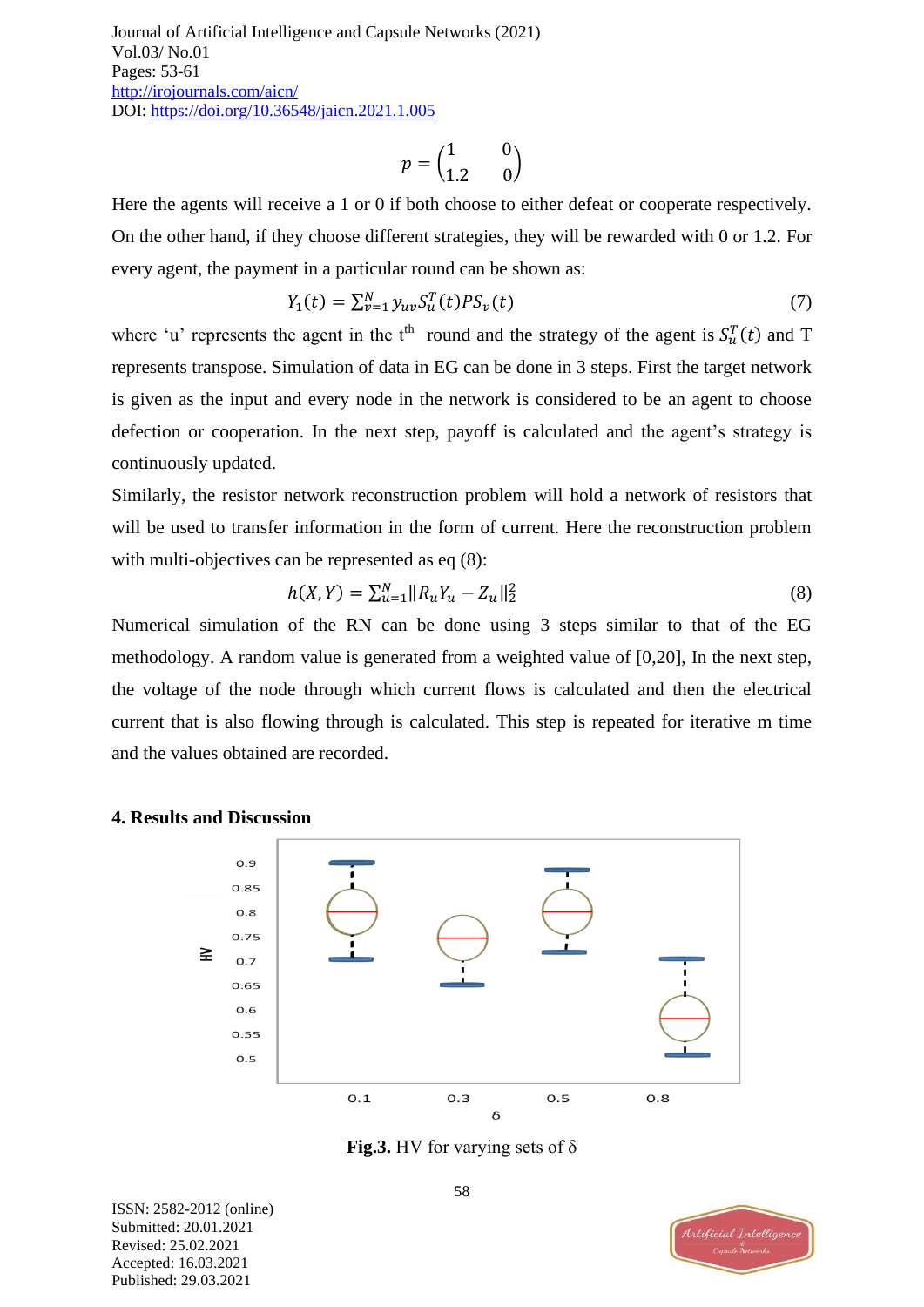

**Fig.4.** AUC for varying sets of δ

Based on the simulation results, it is observed that for varying values of δ, the corresponding values of HV and AUC will vary in the range of 0 to 0.8. As the value of  $\delta$  increases, it is seen that in HV, there is a decrease in HV as shown in Fig.3 and in AUC, a rise is observed till 0.5 as shown in Fig.4. However, it is to be noted that as  $\delta$  increases, the count of finite errors decreases. This phenomenon is called as normal optimization.



**Fig.5.** HV for varying sets of  $t_1$ 

In Fig.5 and Fig.6, the proposed methodology is executed for varying values of  $t_1$ . It shows that for varying values of  $t_1$  for values from 100 to 1000. The varying values will have an impact on HV value. Similarly, for different values of  $t_1$  for values from 100 to 1000 for AUC values to decompose the issue immediately as the AUC will reach an accurate value.

ISSN: 2582-2012 (online) Submitted: 20.01.2021 Revised: 25.02.2021 Accepted: 16.03.2021 Published: 29.03.2021

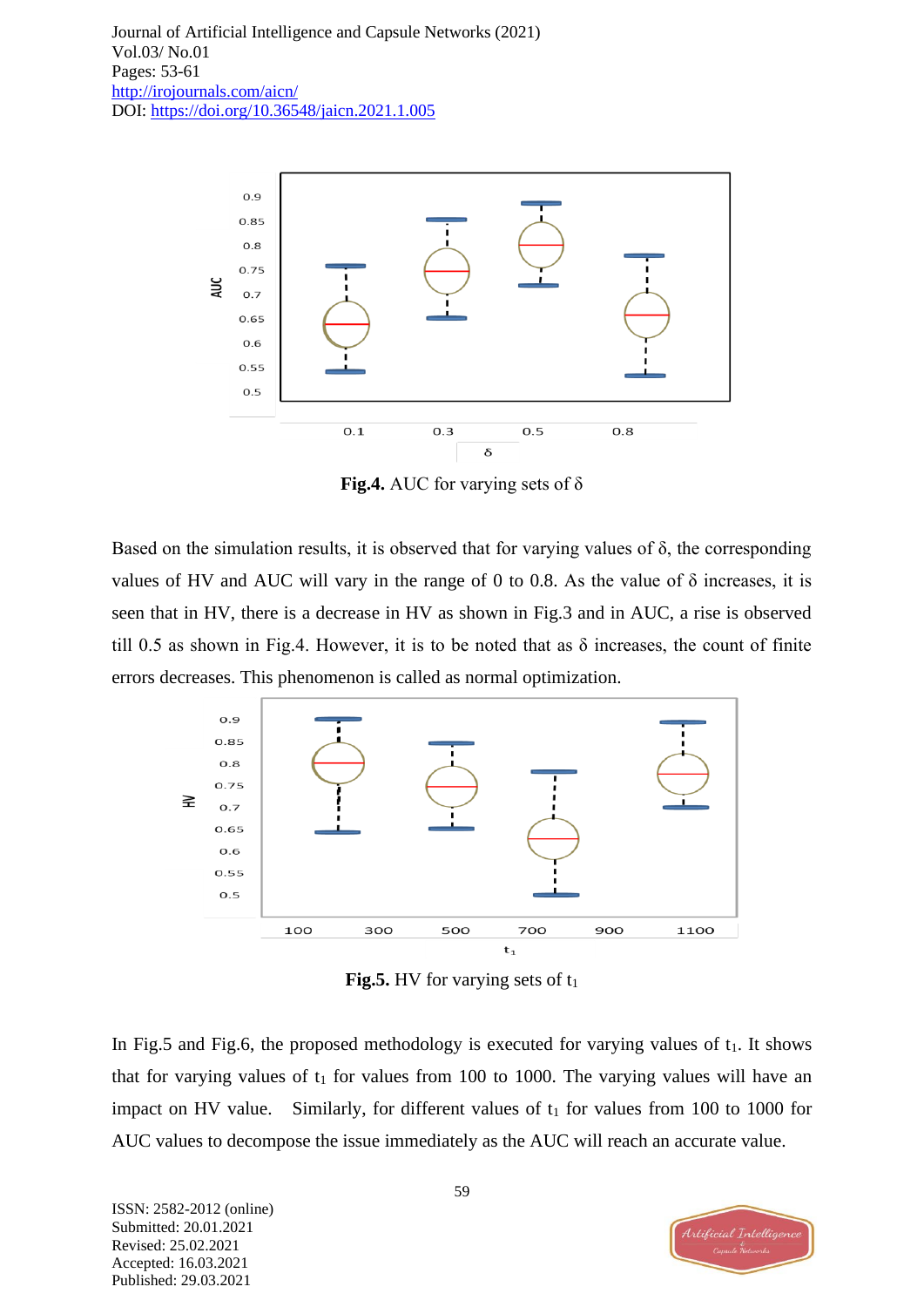

**Fig.6.** AUC for varying sets of t<sub>1</sub>

#### **5. Conclusion**

The performance of the community-based network reconstruction is found to be very poor because of the EA. This information of community structure will split the decision for the proposed work. This methodology proves to be apt for the networks and using the proposed work will decompose the issue due to high dimension at a low time complexity. Hence this work will prove to be effective for a wide range of applications. The simulation results are conducted on the proposed work which is compared with previous existing EAs and is found to be extremely effective.

### **References**

- [1] Yao, H., Dai, F., Zhang, S., Zhang, Y., Tian, Q., & Xu, C. (2019). Dr2-net: Deep residual reconstruction network for image compressive sensing. Neurocomputing, 359, 483-493.
- [2] Mi, Z., Luo, Y., & Tao, W. (2020). SSRNet: scalable 3D surface reconstruction network. In Proceedings of the IEEE/CVF Conference on Computer Vision and Pattern Recognition (pp. 970-979).
- [3] Smys, S., Basar, A., & Wang, H. (2020). Artificial Neural Network Based Power Management for Smart Street Lighting Systems. *Journal of Artificial Intelligence*, *2*(01), 42-52.